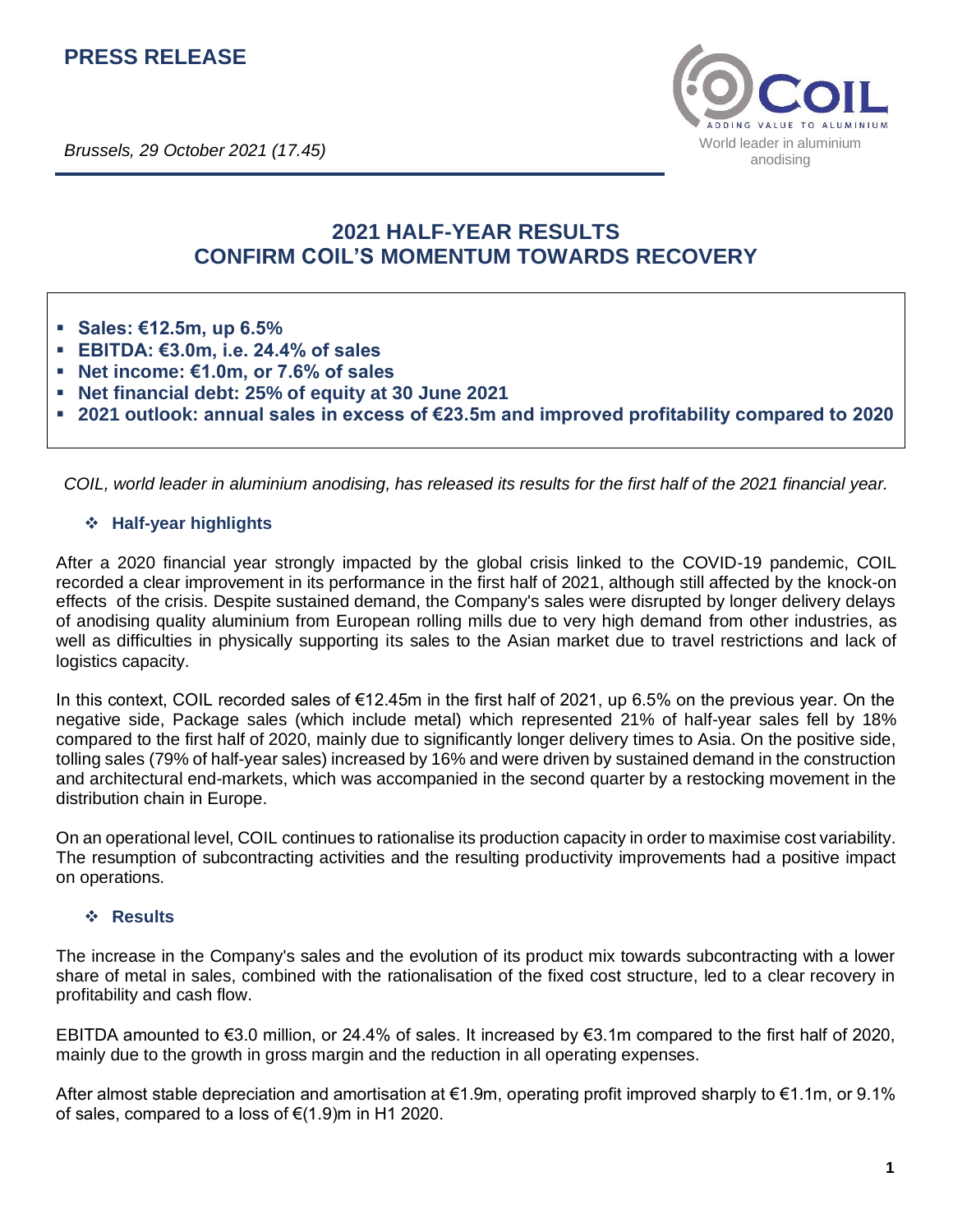Pre-tax net profit was €1.0m, including an improved financial result of  $€(0.2)$ m.

The net result for the first half of 2020 is a profit of  $\epsilon$ 1.0m, compared to a loss of  $\epsilon$ (2.1)m in the first half of 2020.

## ❖ **Simplified income statement**

| €M                        | 2021 H1 | 2020 H1    |
|---------------------------|---------|------------|
| <b>Sales</b>              | 12.45   | 11.69      |
| <b>EBITDA<sup>1</sup></b> | 3.04    | (0.05)     |
| % of sales                | 24.4%   | $(0.5) \%$ |
| <b>Operating profit</b>   | 1.13    | (1.86)     |
| % of sales                | 9.1%    | $(15.9)\%$ |
| Income before tax         | 0.95    | (2.06)     |
| <b>Net income</b>         | 0.95    | (2.07)     |
| % of sales                | 7.6%    | $(17.7)\%$ |

## ❖ **Balance sheet**

At 30 June 2021, COIL continued to improve its financial structure. Taking into account the results of the first half of the year, shareholders equity stood at €28.1m, an increase of €1.0m compared to 31 December 2020. Net financial debt decreased by €1.6m compared to 31 December 2020 to €7.1m, representing 25.2% of equity, compared to 31.9% at 31 December 2020 and 30.2% at 30 June 2020.

### ❖ **Outlook**

Sales for the third quarter of 2021 (€6.4m) are up 20.9% compared to the third quarter of 2020. Tolling sales recovered (+27%) while Package sales increased slightly (+1.6%) thanks to the rise in sales in Europe and Russia, which compensated for the contraction of the Asian markets. As a result, sales for the first nine months of the 2021 financial year amounted to €18.8m, up 11% on the same period of the previous year.

Despite a less favourable base effect, COIL is expected to record solid sales in the fourth quarter given improved market conditions. While Package sales, particularly to Asia, continue to be affected by delivery lead-times, lack of physical presence and costs of international logistics, tolling sales should maintain a good level of activity in a more normal market environment. The Company intends to support the recovery while maintaining rigorous cost and cash management as a continuation of the efforts made in 2020.

In this context, for the full year 2021, COIL's objective is to achieve annual sales in excess of €23.5m, which will be accompanied by a significant improvement in profitability compared to 2020.

With a flexible and efficient industrial organisation, COIL has the capacity to efficiently support the recovery of its markets. The Company is confident in its longer term development prospects and is capitalising on its broad portfolio of premium, sustainable and low carbon footprint products to consolidate its global leadership.

## ❖ **Additional information**

The financial statements were approved by the Board of Directors on 28 October 2021. They are included in the 2021 half-yearly financial report available on the company's financial website [\(http://investors.coil.be\)](http://investors.coil.be/).

 $1$  EBITDA = operating profit + depreciation, amortisation and provisions